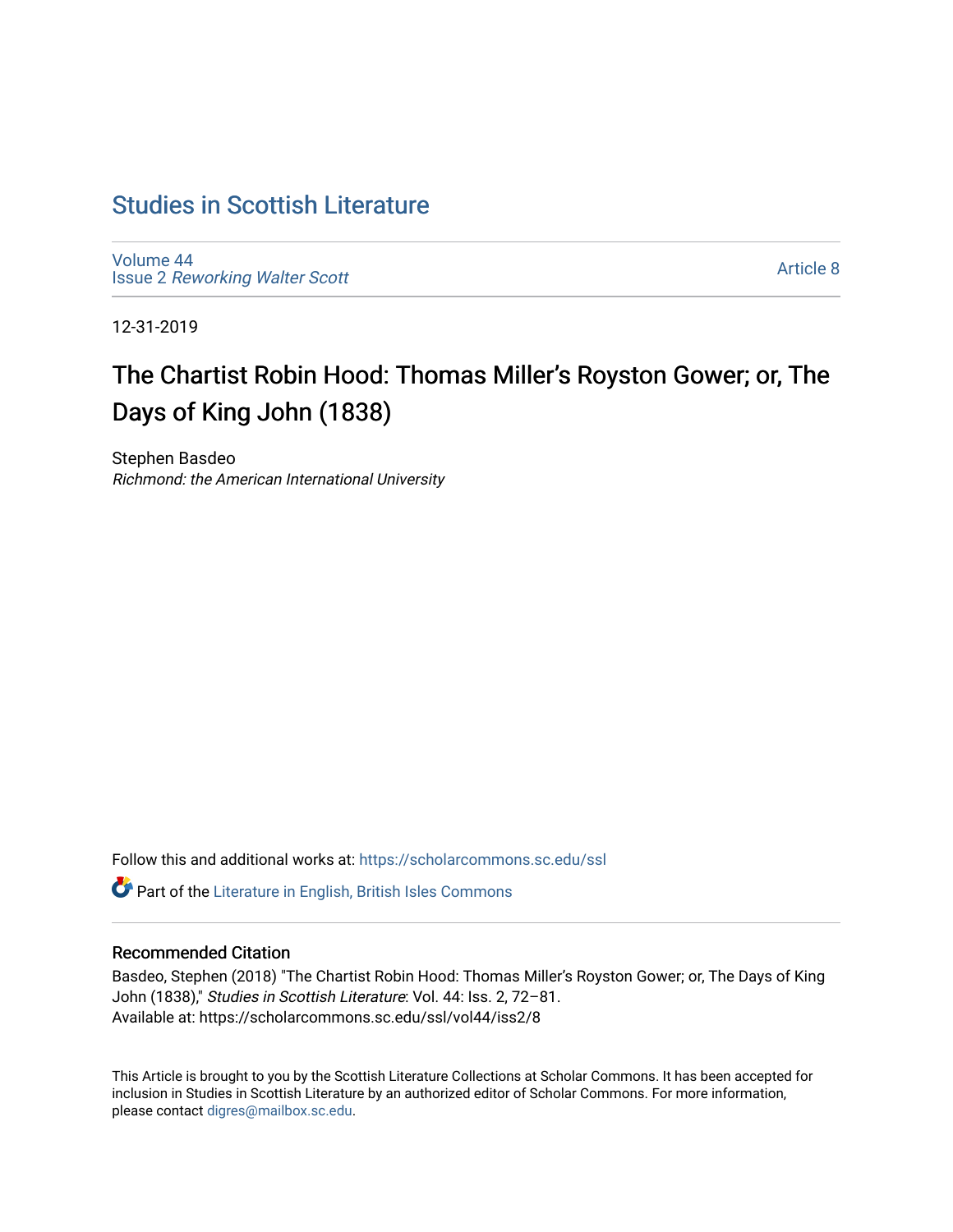#### **THE CHARTIST ROBIN HOOD: THOMAS MILLER'S**  *ROYSTON GOWER; OR, THE DAYS OF KING JOHN* **(1838)**

#### *Stephen Basdeo*

Thomas Miller was born in Gainsborough, Lincolnshire in 1807, to a poor family and in his early youth worked as a ploughboy before becoming a shoemaker's apprentice. He had a limited education, but his mother encouraged him to read on a daily basis.<sup>1</sup> In his adult life, he became a professional author. He greatly admired Walter Scott, whom he referred to as "the immortal author of *Waverley*." 2 Indeed, such was his admiration that it was in emulation of Scott's *Ivanhoe* (1819) that Miller authored his own Robin Hood novel titled *Royston Gower; or, The Days of King John*, published in December 1838.<sup>3</sup>

*Ivanhoe* had a profound influence upon the Robin Hood legend. Scott's portrayal of the outlaw as an Anglo-Saxon freedom fighter, a concept that is absent in earlier Robin Hood literature, is one that has persisted in modern retellings of the Robin Hood story. By the time that Miller was writing, the idea that Robin Hood was of an Anglo-Saxon heritage, and that he fought Norman tyrants, had virtually become a fact in historical writing.<sup>4</sup> This essay highlights the ways that Miller's *Royston Gower* reworks Walter Scott's idea in *Ivanhoe* of racial conflict between the Anglo-Saxons and the Normans, casting Robin Hood as a Saxon freedom fighter to serve the Chartist cause. Miller superimposes ideas of class on to

<sup>1</sup> Owen Ashton and Stephen Roberts, "Thomas Miller," *The Victorian Working Class Writer* (London: Mansell, 1999), 32-45.

<sup>2</sup> Thomas Miller, *Royston Gower; or, The Days of King John* (London: W. Nicholson; Wakefield: the Albion Works, [n.d.; 1874 or later]), 7; in-text references to *Royston Gower* are from this edition, which appears to use plates from the one-volume Ward, Lock edition [1874].

<sup>3</sup> Thomas Miller, *Royston Gower; or, The Days of King John*, 3 vols (London: H. Colburn, 1838), I: xxiv.

<sup>4</sup> Cf. Stephen Basdeo, "Ivanhoe's Afterlives: Walter Scott's Legacy upon 19th-Century Robin Hood scholarship in England and France," in *Tradition(s) – Innovation(s) en Angleterre au XIX Siecle*, ed. Odile Boucher, Stephane Guy, Francois Ropert, and Francoise Baillet (Paris: L'Harmattan, 2017), 19-33.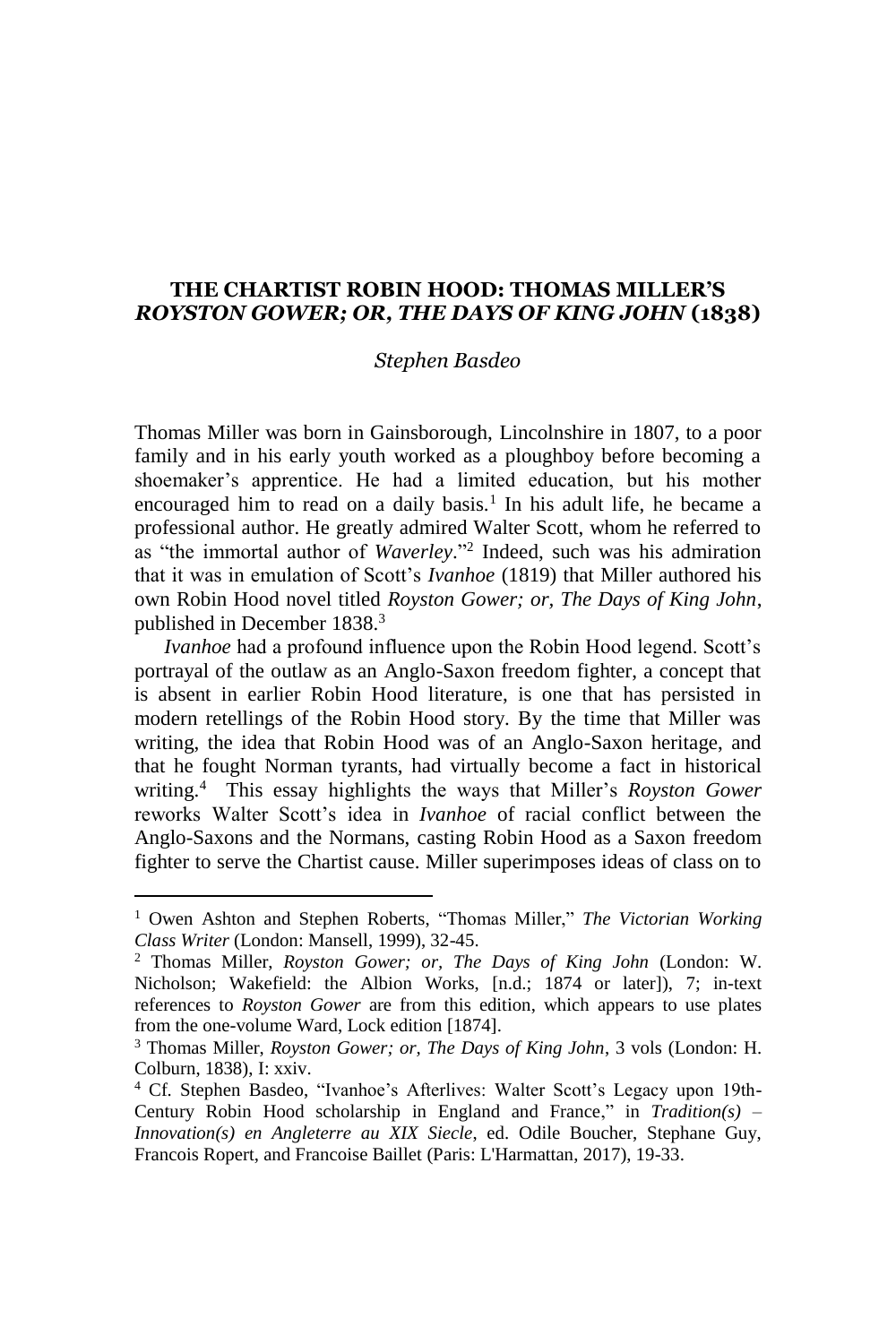Scott's Saxon/Norman racialism; the Saxons represent the downtrodden working classes, while the Normans represent the nineteenth-century upper classes who are resistant to any demands for political reform. Furthermore, Miller places great emphasis upon ideas of liberty and of the rights and sovereignty of the people, and Robin Hood fights for freedom against tyranny and the establishment of a "charter of rights." The Robin Hood who appears in this novel may justifiably be termed "The Chartist Robin Hood<sup>"</sup>

Miller's life and works have so far received very little critical attention beyond a chapter in Owen Ashton's and Stephen Roberts's *The Victorian Working-Class Writer* (1999), and Louis James's entry in *The Oxford Dictionary of National Biography*. <sup>5</sup> Even Stephen Knight, whose research made the post-medieval Robin Hood tradition an important area of scholarly inquiry, touches on Miller's novel only briefly.<sup>6</sup> There is clearly scope for more detailed examination.

While Miller was rarely political in his later works, his sympathy towards the Chartist movement in the late 1830s offers a partial challenge to analyses suggesting that, after about 1830, nineteenth-century mediaevalism turned conservative. Chartism was hardly a conservative movement.<sup>7</sup> The campaign for the People's Charter, which would gradually be designated as Chartism, emerged between 1836 and 1838. In its final form, the Charter contained six demands: a vote for all men over twenty-one, a secret ballot, abolition of the property qualification for MPs, payment for MPs, electoral districts of equal size, and annual elections for Parliament. An entire body of prose and poetry complemented the movement, with a large corpus of literary works written by its members in support of it, or by writers such as Pierce Egan the Younger who, although they were not activists, sympathised heavily with the movement.<sup>8</sup> By

<sup>5</sup> Ashton and Roberts, as in n. 1 above; Louis James, "Miller, Thomas (1807– 1874)," *Oxford Dictionary of National Biography* (2004; accessed July 17, 2017): [http://www.oxforddnb.com/view/article/18738.](http://www.oxforddnb.com/view/article/18738) 

<sup>6</sup> See Stephen Knight, *Robin Hood: A Mythic Biography* (Ithaca: Cornell University Press, 2003), 142-3, and *Reading Robin Hood: Content, Form and Reception in the Outlaw Myth* (Manchester: Manchester University Press, 2015), 154-8.

<sup>7</sup> See, e.g.: Clare A. Simmons, *Popular Medievalism in Romantic-Era Britain* (Basingstoke: Palgrave Macmillan, 2011), 191-94; see also her earlier *Reversing the Conquest: History and Myth in Ninetenth-Century British Literature* (New Brunswick, NJ: Rutgers University Press, 1990).

<sup>8</sup> Dorothy Thompson, *The Dignity of Chartism* (London: Verso, 2015), 7. Recent studies include: Michael Sanders, *The Poetry of Chartism: Aesthetics, Politics, History* (Cambridge: Cambridge University Press, 2009); *The Literature of Struggle: An Anthology of Chartist Fiction*, ed. Ian Haywood (Abingdon: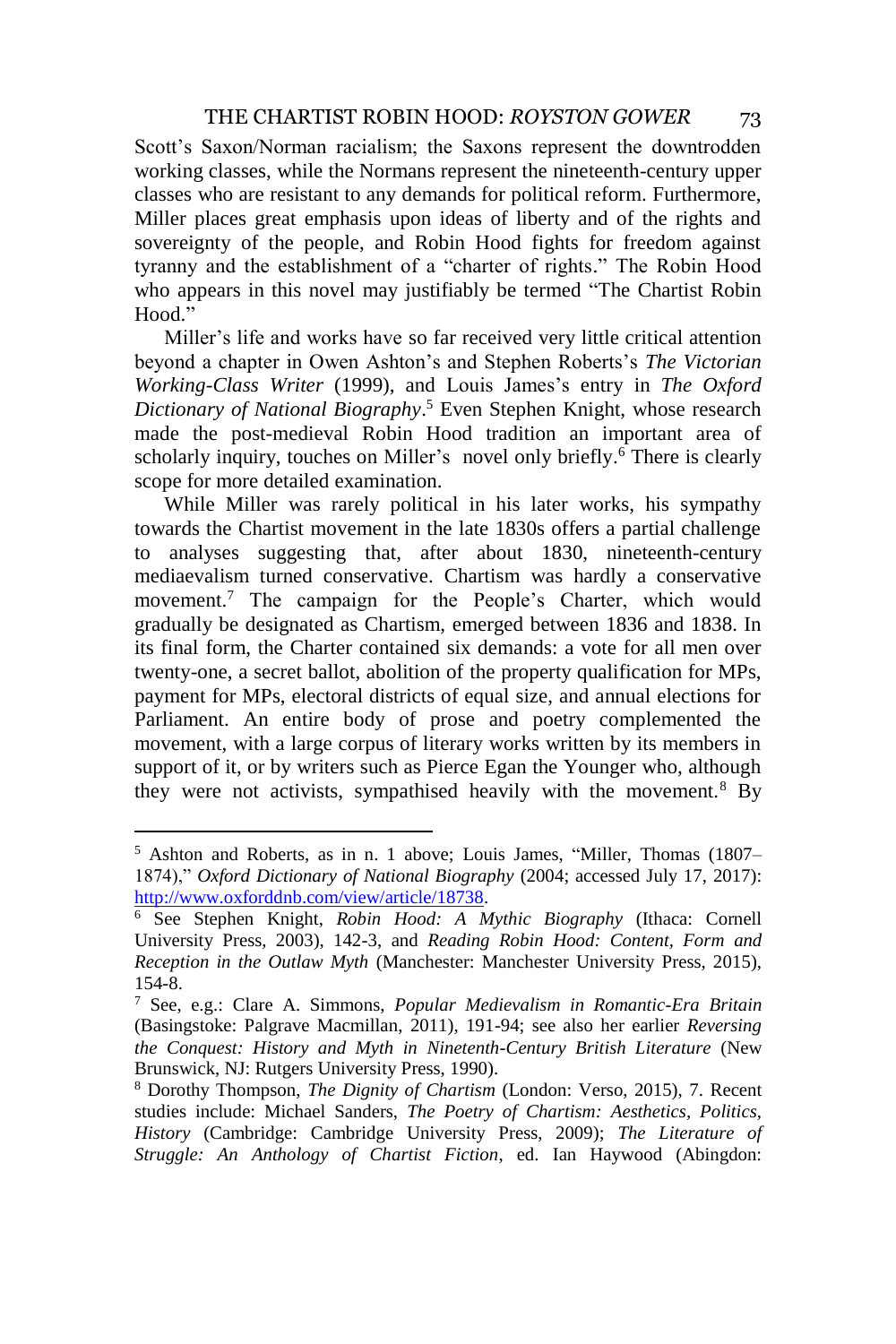focusing upon Miller's novel set in the thirteenth century, this article will also further scholars' understanding of Chartist medievalism. Leading Chartists often drew inspiration from the medieval past: Magna Carta, or "the Great Charter", was a symbol co-opted by many Chartist writers to provide continuity with the struggle for rights in the past and connect it to their fight for political representation in the present.<sup>9</sup>

The early nineteenth century also witnessed Robin Hood's first appearance in the novel. In addition to the poems of John Keats and John Hamilton Reynolds, three Robin Hood novels appeared in this period: the anonymous *Robin Hood: A Tale of the Olden Time* was published in the early part of 1819, while Scott's *Ivanhoe* appeared in December of that year, and Thomas Love Peacock's *Maid Marian* appeared in 1822.<sup>10</sup> Interestingly, although Scott scholars have not taken note of it, the first of these, published a few months before Scott began writing *Ivanhoe*, may have had some influence upon Scott's novel.<sup>11</sup> The anonymous *Robin Hood* is the first novel to associate Robin Hood with the Saxons, and the name of one of the principal characters in the novel, Athelstane, would, of course, reappear in *Ivanhoe*. <sup>12</sup> *Robin Hood* and *Maid Marian* went quickly

<sup>9</sup> Simon Rennie, *The Poetry of Ernest Jones Myth, Song, and the 'Mighty Mind'* (Cambridge & Abingdon: Legenda, 2016), 60-1; cf. Clare A. Simmons, 'Introduction', in *Medievalism and the Quest for the Real Middle Ages* ed. Clare A. Simmons (London: F. Cass, 2005), 8.

1

Routledge, 2017). See the following works on Pierce Egan the Younger's *Wat Tyler* (1840-41) and its Chartist credentials: Chris R. Vanden Bossche, *Reform Acts: Chartism, Social Agency and the Victorian Novel* (Baltimore: John Hopkins University Press, 2014), 37-49; Stephen Basdeo, "Radical Medievalism: Pierce Egan the Younger's Robin Hood, Wat Tyler, and Adam Bell," in *Leeds Working Papers in Victorian Studies, Volume 15: Imagining the Victorians* ed. Stephen Basdeo and Lauren Padgett (Leeds: Leeds Centre for Victorian Studies, 2016), 48- 64.

<sup>10</sup> On Thomas Love Peacock's *Maid Marian* (1822), see, e.g.: Marilyn Butler, "The Good Old Times: *Maid Marian*," in *Robin Hood: An Anthology of Scholarship and Criticism* ed. Stephen Knight (Cambridge: Brewer, 1999), 141-54; Rob Gossedge, "Thomas Love Peacock, Robin Hood, and the Enclosure of Windsor Forest," in *Robin Hood in Greenwood Stood: Alterity and Context in the English Outlaw Tradition*, ed. Stephen Knight (Turnhout: Brepols, 2012), 135-64.

<sup>&</sup>lt;sup>11</sup> Robin Hood appears even earlier in Robert Southey's unpublished 1791 novel *Harold: or, The Castle of Morford* (Bodleian MS. Eng. Misc. e. 114); Southey's Richard I is a reformist king who, as in Scott's *Ivanhoe*, travels into the forest *incognito* and associates with Robin's band of outlaws. Southey also uses Saxon names such as Athelwold and Ulfrida, similar to names used by Scott. See Stephen Basdeo and Mark Truesdale, eds., *The First Robin Hood Novel: Robert Southey's Harold: or, The Castle of Morford* (Abingdon: Routledge, [forthcoming 2020]). <sup>12</sup> Knight, *Robin Hood: A Mythic Biography*, 116-18.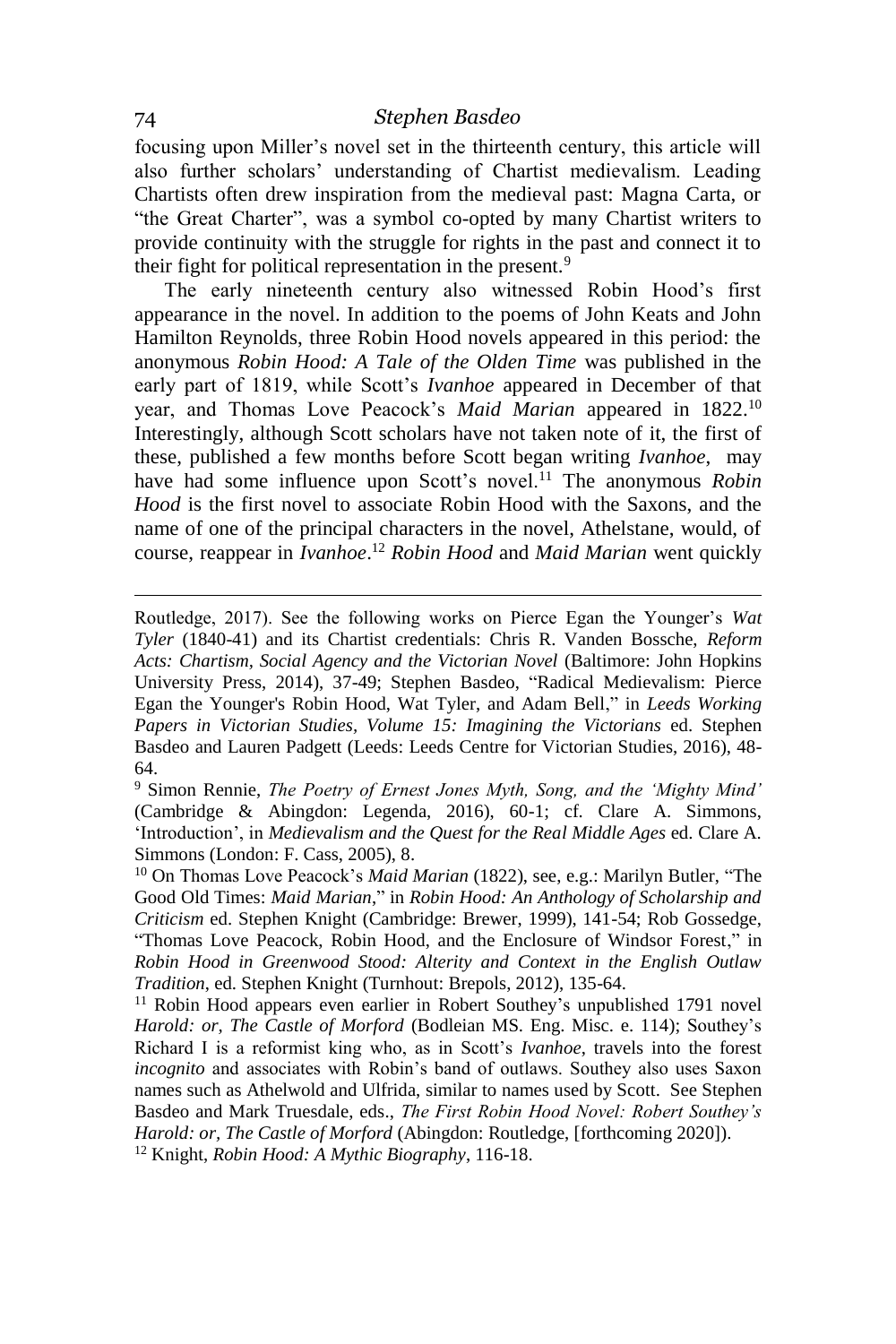out of print. It is only Scott's novel that had a lasting effect upon Robin Hood literature during the nineteenth century, particularly with regards to Scott's completely invented idea of enmity between the Anglo-Saxon "race" and the Normans alluded to above. The racialism in *Ivanhoe* links the outlaw to a conservative agenda, and is used as a means of showing how all sections of a divided society could unite in a common cause and become one nation under a just and benevolent king, Richard I. But this comes with certain caveats, of course, for in the words of Alice Chandler, "the serf should be willing to die for his master, the master willing to die for the man he considered his sovereign."<sup>13</sup> To Scott, medieval social structures, or feudalism, could be adapted for the nineteenth century, because if each class owed loyalty to one another, and supported and cared for one another, society would be harmonious. The need for the classes to come together was pressing, for 1819, when Scott wrote *Ivanhoe*, was a turbulent year, with the Peterloo Massacre, and there had been significant riots previously in London in 1817. In the feast scene towards the close of *Ivanhoe*, all classes of society are present, from the humble Saxon serf to the monarch, but Locksley does not have any clear political goals, such as political enfranchisement. Once Richard I regains his throne, it is clear that the people who should lead the nation are the middle classes, symbolised by Ivanhoe and Rowena, and the upper classes, symbolised in the person of Richard.

Scott drew upon a number of primary sources when writing *Ivanhoe*, and his knowledge of Robin Hood came primarily from his acquaintance with Joseph Ritson's *Robin Hood: A Collection of All the Ancient Poems, Songs, and Ballads* (1795). Ritson "rediscovered" medieval Robin Hood poems such as *A Gest of Robyn Hode* (c. 1495). The *Gest* depicts Robin Hood and his men not only as highway robbers, but also as poachers who regularly kill the king's deer in defiance of the forest laws.<sup>14</sup> After the Norman Conquest of 1066, lawmakers designated certain forests as the personal property of the king for hunting. Punishments for poachers could be severe, with offenders being sentenced to either mutilation or death. The laws were a major source of grievance throughout the medieval period, and shortly after the passage of Magna Carta in 1215, a separate Charter of the Forest was enacted in 1217 which limited some of the more draconian

<sup>13</sup> Alice Chandler, "Sir Walter Scott and the Medieval Revival," *Nineteenth-Century Fiction*, 19.4 (1965), 315-32 (324).

<sup>&</sup>lt;sup>14</sup> "A Gest of Robyn Hode," in *Robin Hood and Other Outlaw Tales*, ed. Stephen Knight & Thomas Ohlgren (Kalamzoo, MI: Medieval Institute Publications, 2000), 135.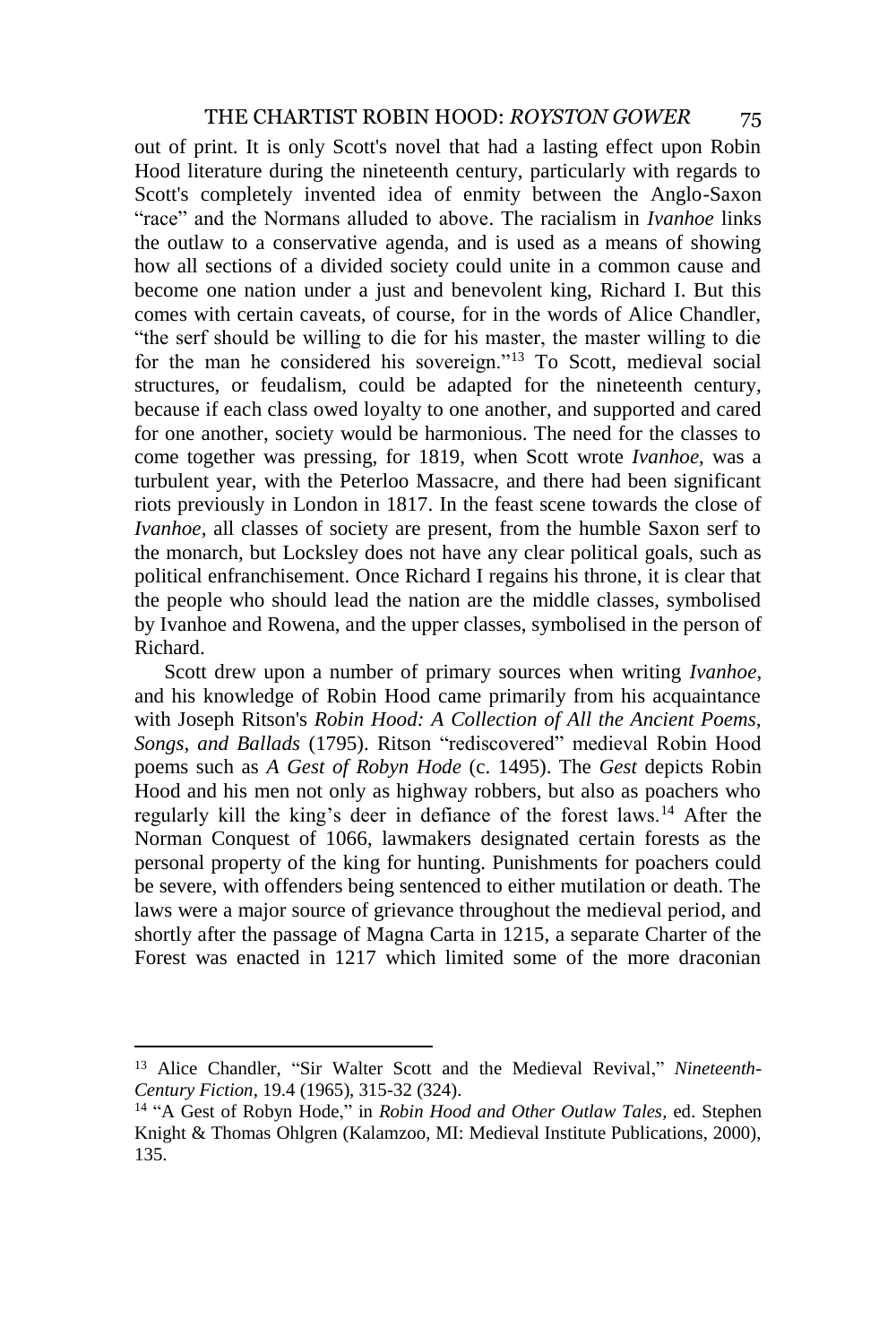features of the existing forest laws.<sup>15</sup> The authors of post-medieval Robin Hood texts often used the harsh forest laws as a backdrop for their own stories. For instance, in *Ivanhoe*, it is "the severity of the forest laws [which] had reduced [the outlaws] to this roving and desperate mode of life."<sup>16</sup> Scott returned to the subject of these laws in his section upon French history for *Tales of a Grandfather* (1831).<sup>17</sup> In Peacock's *Maid Marian*, one of the reasons, among many, that Robin is outlawed is because he has regularly been caught hunting the king's deer.<sup>18</sup> The same is true in Pierce Egan the Younger's phenomenally successful penny blood titled *Robin Hood and Little John; or, The Merry Men of Sherwood Forest*  $(1838-40).$ <sup>19</sup>

In emulation of Scott, one of Miller's aims in his novel is to highlight "the tyranny of the Norman Forest laws" (*Royston Gower*, 7). Miller shows how, while the good Saxons starve, they are not permitted to feed themselves upon the abundance of food that the natural world provides:

During the reigns of the Saxon princes, forest laws were first established in Britain; for while the Romans held possession of the island, it was free to the poorest hunter. The Saxon laws were, nevertheless, mild, and only useless wastes and untenanted wilds were set apart for the chase.… William the Norman was the first to destroy villages and churches, make slaves of the inhabitants, and turning their possessions into forests, guard his regal hunting grounds by cruel and vexatious laws (*Royston Gower*, 25).

The Norman Conquest, Miller notes, saw the establishment of a tyrannical and self-serving elite composed of the Church and the aristocracy who advance their own interests through the forest laws. These oppressive laws result in near starvation for the Saxons, while the outcast Elwerwolf, the Hag of the Heath," describes the Normans in these words:

They are rich and powerful, yet dissatisfied, while the Saxons are poor, and oppressed with heavy talliage. The Normans live in lofty

<sup>15</sup> On the Norman Forest Laws see, e.g.: A. J. Pollard, *Imagining Robin Hood: The Late Medieval Stories in Historical Context* (Abingdon: Routledge, 2004), 82-110; John Hudson, *Forest Laws from Anglo-Saxon England to the Early Thirteenth Century* (Oxford: Oxford University Press, 2012); Charles R. Young, *The Royal Forests of Medieval England* (Philadelphia: University of Pennsylvania Press, 1979).

<sup>16</sup> Walter Scott, *Ivanhoe* (Edinburgh: Black, 1871), 188.

<sup>17</sup> Walter Scott, *Tales of a Grandfather; Being Stories Taken from the History of France*, 4 vols (Paris: Galignani, 1831), 1: 138-55.

<sup>18</sup> Thomas Love Peacock, *Maid Marian and Crotchet Castle*, ed. George Saintsbury (London: MacMillan, 1895), 13.

<sup>19</sup> Pierce Egan, *Robin Hood and Little John; or, The Merry Men of Sherwood Forest* (London: W. S. Johnson, 1850), 212.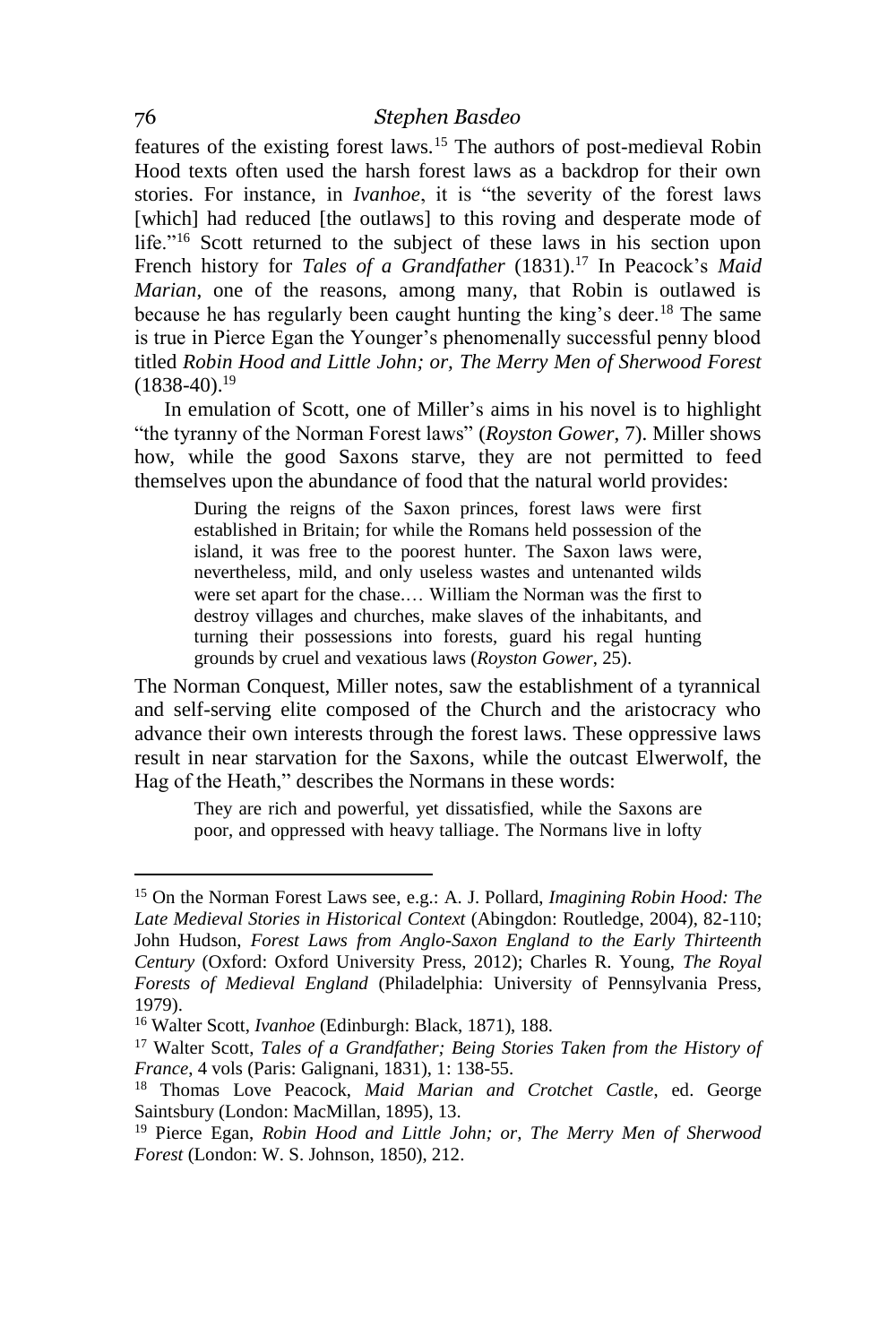castles stored with plenty, and rendered secure by moats and walls ; yet, they begrudge the wild wastes and useless marshes which are scattered over with the reedy huts, and humble hovels of the Saxons. They revel in idleness and luxury, are all knights or nobles; while we eat of the bitter bread, nor look for aught beyond the appeasing of hunger (*Royston Gower*, 269)

That Miller intended his twelfth-century Normans to be equated with the early Victorian political elite is evinced in the comparisons he makes between the Norman nobility and nineteenth-century politicians; of one courtier's conversation with the king, for instance, he comments that "with a tact, which politicians in our own day occasionally copy, he shaped his reply to suit his interests" (*Royston Gower*, 107). Yet the problem in medieval England, according to Miller, is one of class inequality, perpetuated by treacherous monks and cunning aristocrats, rather than a problem of race. He points out that there are poor Normans, and there are also rich Normans who are good characters (*Royston Gower*, 26, 117).

Because of their political oppression, the Saxons in *Royston Gower* seek the establishment of a code of laws, or a "Charter" which, while of immediate benefit to the Anglo-Saxons, will benefit all medieval paupers, be they Saxon or Norman. From the preface, it is clear that Miller intended to adapt Chartist discourse and superimpose it on to his twelfth-century tale, and a pivotal scene in the novel is when one of the men with whom Robin is associated, a Saxon named Hereward, attempts to rebut the Normans' expropriation by producing a "charter" as proof of his rights (*Royston Gower*, 117).<sup>20</sup> Obviously, allusions are made in the novel to Magna Carta, but Miller's choice of spelling in the preface and elsewhere is noteworthy: when Victorians wrote about Magna Carta, they usually spelt it as "Magna Charta."<sup>21</sup> Miller's "Charta," however, like Hereward's, is a literal "charter." Indeed, in what seems to be a deliberate attempt to encourage readers to associate the charter of the novel with the nineteenthcentury People's Charter, the actual demands contained in the Anglo-Saxons' people's charter are left unspecified. It is a charter which enjoys the support of all the Saxons, or the medieval working classes. It is initially presented in good faith to King John and the barons, but it is rejected

<sup>20</sup> Miller, *Royston Gower*, 117. Readers would likely have made a connection to the historical Hereward the Wake, an anti-Norman freedom fighter in the eleventh century who was occasionally appropriated by Chartists. His most famous literary reincarnation was in *Hereward the Wake* (1865), by Charles Kingsley, himself a Chartist sympathizer in the late 1840s.

<sup>21</sup> See, e.g.: *An Historical Essay on the Magna Charta of King John* (London: John Major, 1829); *Magna Charta* (London: S. Rousseau, 1810); John Cleland Wells, *Magna Charta: or, The Rise and Progress of Constitutional Civil Liberty in England and America* (London: Mills, 1880).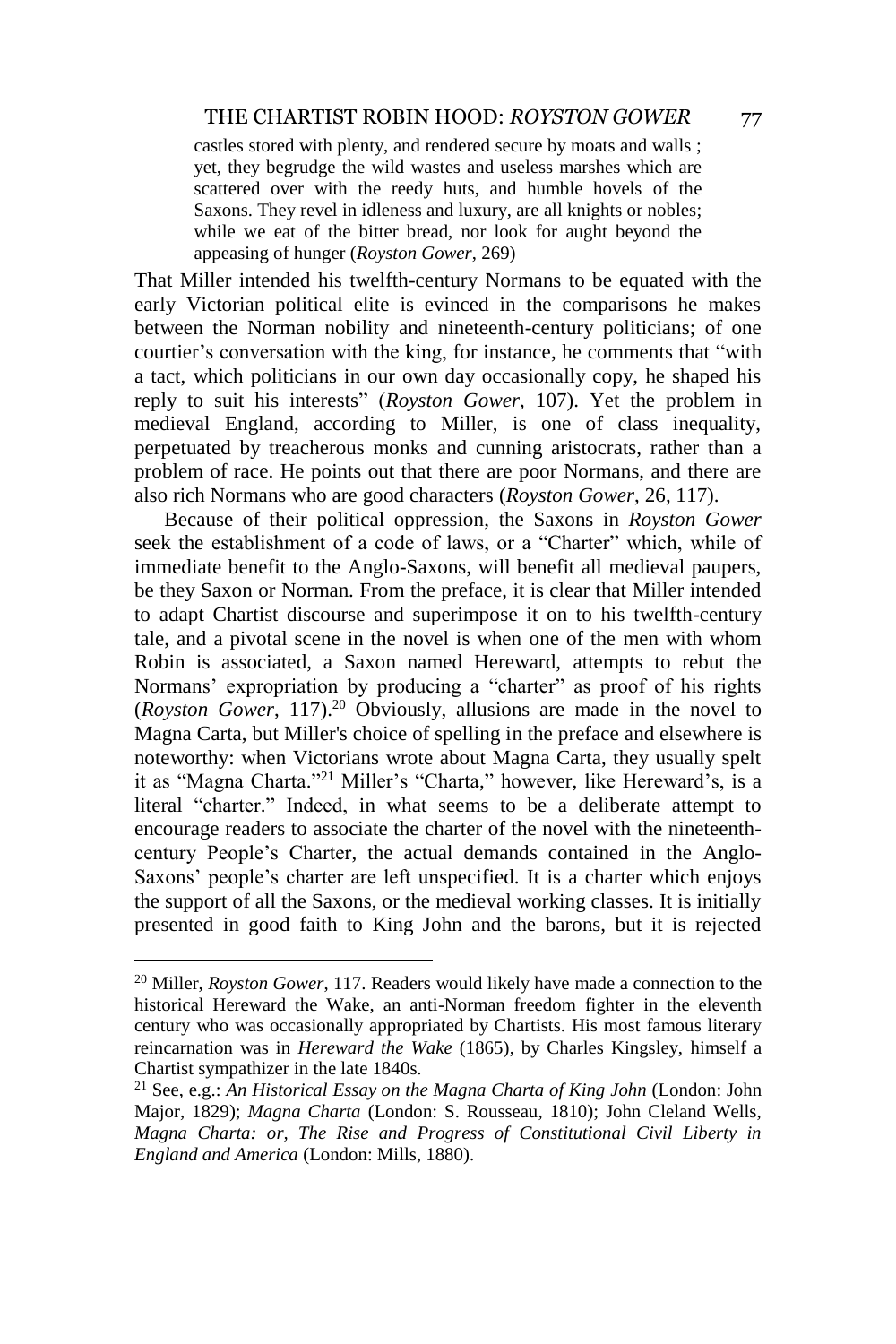immediately by the Norman political elites. Such scenes anticipate the dismissal of the first Chartist petition by the government in 1839.

Miller never appears to have come out publicly in support of Chartism. However, among his boyhood friends in Lincolnshire had been Thomas Cooper, a prominent Chartist activist, and the pair remained on good terms throughout their lives.<sup>22</sup> His lifelong friendship with Cooper suggests some sympathy with and implies some knowledge of his friend's political views, and it seems likely that he was in some degree influenced by the movement. Indeed, it might be said that Miller, at this early stage in his literary career, was an independent radical, of the type written about by Michael J. Turner. These men were not always allied to a particular cause, and they often did not hold to a clear and coherent ideology, but they did place great emphasis in their writings upon the rights and sovereignty of the people.<sup>23</sup> In a similar manner, Miller's outlaws' make repeated references to rights of the people specifically connected to the medieval "chartist" cause: for instance, early on, Hereward is praised for "opposing all innovations on the rights of commonage, and withstanding all oppression," and later a Saxon named Edwin tells Royston, "Boldly will I demand my rights ; and it is not in merry England that a man … need fear of carving out that justice for himself that others may deny him" (*Royston Gower*, 20; 272-273).

Miller's choice of historical setting is also significant. He could have emulated Scott to the letter by placing his novel in the days of King Richard. When a Robin Hood story is set during the time of Richard I, Robin's opposition to Prince John, who plots to steal the throne of England from his brother, makes the story inherently conservative. In such cases Robin Hood becomes, according to Stephen Knight, an upholder of the true political order.<sup>24</sup> However, Miller opts for the reign of King John, setting his story slightly later, between 1199 and 1216. This may appear to be worthy of little note, yet it is actually very significant. During the nineteenth century, King Richard was widely perceived as a good king, a perception which emerged partly as a result of the popularity of Scott's novel. Yet the fact that Robin Hood and his men fight against King John, and never declare any allegiance to a tyrannical monarch, allows Miller's Robin Hood to be truly anti-establishment.

It was not enough that independent radicals such as Miller simply complain about socio-economic conditions of the present, but they also had

<sup>22</sup> Thomas Cooper, *The Life of Thomas Cooper Written by Himself* (London: Hodder & Stoughton, 1872), 60.

<sup>23</sup> Michael J. Turner, *Independent Radicalism in Early Victorian Britain* (Westport, CT: Praeger, 2004), 4.

<sup>24</sup> Knight, *Robin Hood: A Mythic Biography*, 53.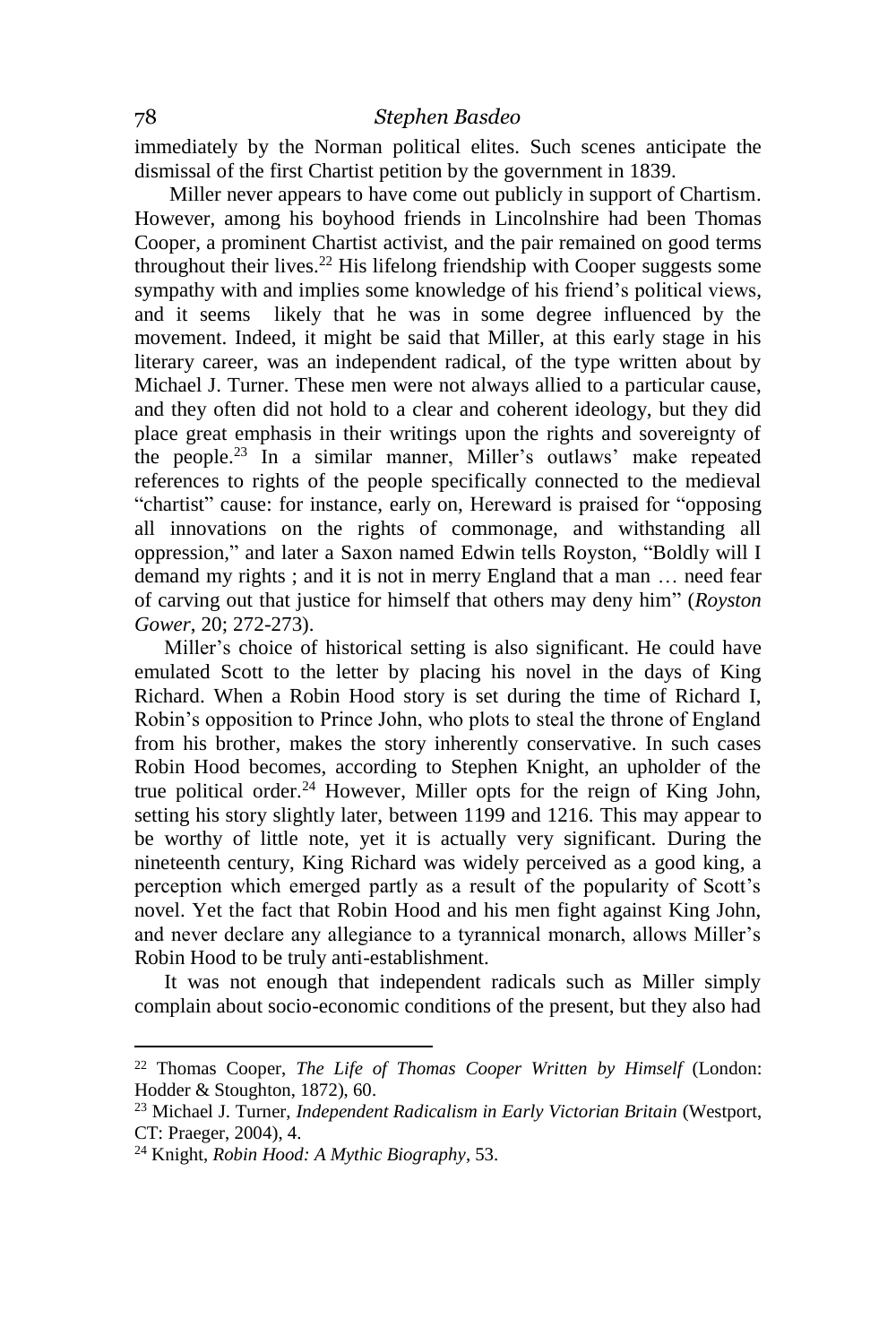to present solutions to them as well.<sup>25</sup> Thus, in his novel, Miller presents an alternative model of society to the government of King John and the barons. The outlaws' forest society is governed by principles similar to the ones presented in the charter to King John. As a result, the forest functions as a model of good government. This is the effect for which the forest is used in several reinterpretations of the Robin Hood story. For example, in Ritson's *Robin Hood*, which has some claim to being one of the most important literary works in the entire Robin Hood tradition, it is said that, "in these forests, and with this company, he for many years reigned like an independent sovereign."<sup>26</sup> In *Ivanhoe*, when mainstream society is governed in a tyrannical way by Prince John and the traitorous Norman barons, it is Locksley's forest society which represents the fellowship of free men, although King Richard, in disguise as the Black Knight, also has a place in Scott's outlaw fraternity.<sup>27</sup> The forest is used to the same effect in Peacock's *Maid Marian*, as the outlaws operate according to the principles of "legitimacy, equity, hospitality, chivalry, chastity, and courtesy."<sup>28</sup> And it is a theme that was carried on in Pierce Egan's *Robin Hood and Little John*, which began its serialisation in 1838, the same year that *Royston Gower* was published.<sup>29</sup> In Miller's novel, life in Sherwood is arranged along egalitarian principles: every outlaw including Robin Hood must prove himself willing to do any kind of task, however menial—from keeping the watch to serving meals—so that "it left no grounds for murmuring and made servitude equal" (*Royston Gower*, 36).

Furthermore, when society is run according to the principles of freedom and liberty, people do not go hungry. This is best illustrated by a scene of feasting in the forest, at which Little John sings a "Song of the Outlaws," which combines radical political sentiments, ideas of liberty and freedom with an abundance of food:

<sup>25</sup> Turner, *Independent Radicalism*, 4.

<sup>26</sup> *Robin Hood: A Collection of All the Ancient Poems, Songs, and Ballads, Now Extant, Relative to that Celebrated English Outlaw*, ed. Joseph Ritson, 2 vols (London: T. Egerton, 1795), vol. 1: v.

<sup>27</sup> Knight, *Robin Hood: A Mythic Biography*, 114-16.

<sup>28</sup> Thomas Love Peacock, *Maid Marian and Crochet Castle* ed. George Saintsbury (London: MacMillan, 1895), 88.

<sup>29</sup> Pierce Egan, *Robin Hood and Little John; or, The Merry Men of Sherwood Forest* (London, 1840; repr. London: W. S. Johnson, 1851), 101 and 190; for example, there is equality in Sherwood forest society as when the aristocratic Matilda goes to live with Robin Hood and the outlaws in the forest, she takes the name of Maid Marian so that people will not think her higher or lower than other forest dwellers; also, Robin Hood says that he had no choice but to build an egalitarian forest society, because mainstream society, with its laws that favour the rich, do not protect people.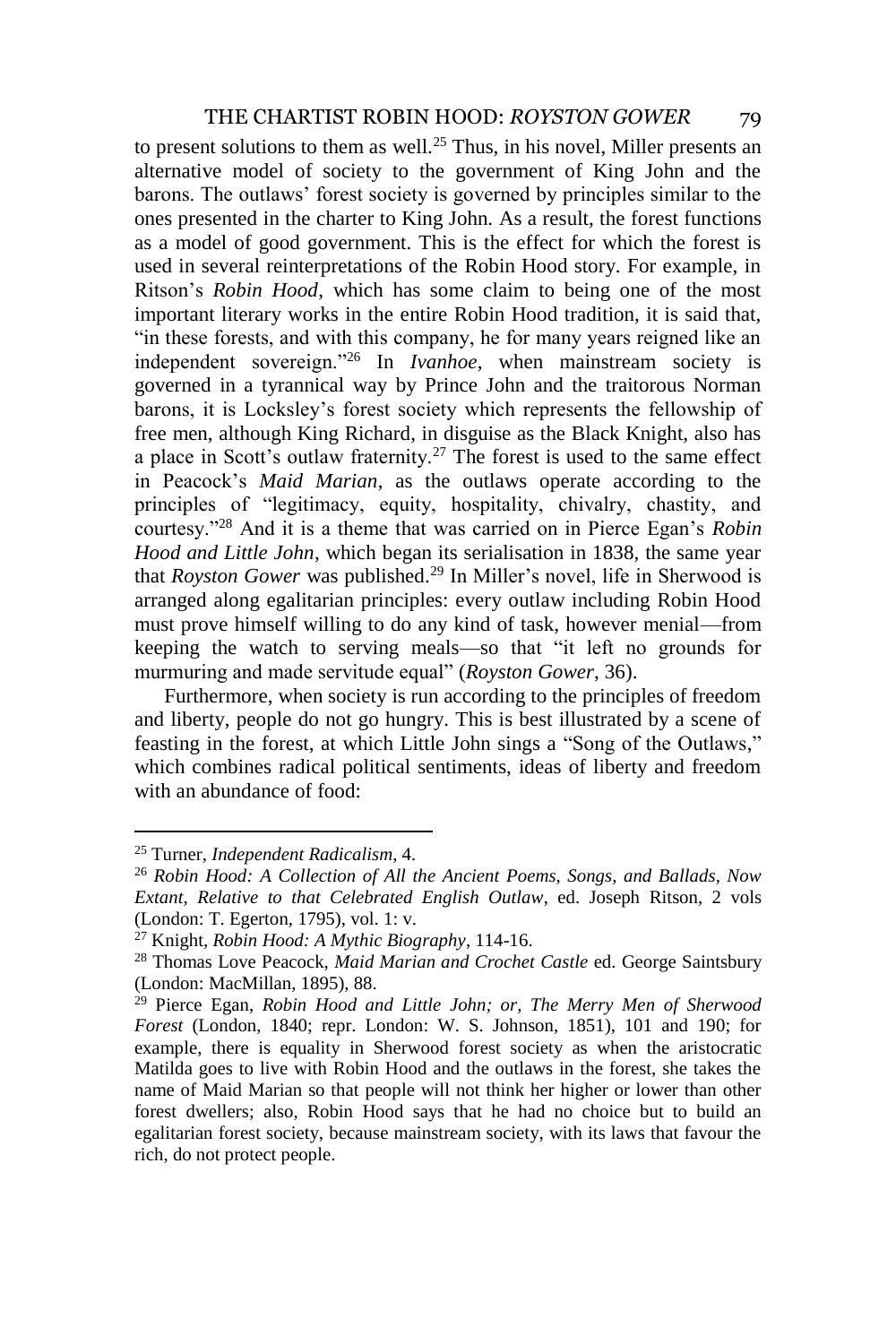#### 80 *Stephen Basdeo*

As free as the wind is the life that we lead, That sweeps without let over mountain and mead; We own not a tyrant, no foeman we fear, Our home is the Greenwood well-stocked with deer.

We lack not a stoup of good berry-brown beer, We lack not a pasty, well-lined with fat deer, We lack not an arm when the tyrant does wrong, To succour the weak, and strike down the strong (*Royston Gower*, 170).

In spite of their aversion to tyranny, Miller seeks to portray Robin Hood and his outlaws' actions as those of reformers, rather than revolutionaries. This is of course how many Chartists saw themselves: they did not wish to overturn the political order but desired to share in it. In the preface, for instance, he had described Robin as "this early reformer" (*Royston Gower*, 7). Because of their commitment to reform, Robin and the outlaws are "patriots" in their resistance to Norman pretensions, as Miller's contemporaries were in resisting the Game Laws:

Such were the laws of England before the passing of Magna Charta, and many an ancient hill and tranquil valley, which we traverse daily, contains the graves of those forgotten patriots whose blood was spilt in struggling to overthrow the strongholds of oppression, and upon whose mouldered dust is laid the foundation of our glorious liberty. A liberty yet disgraced by a few relics of the barbarous age, the embers of which are still alive in the codes for trespass and game-laws. in the maintenance of which, blood is even now wantonly shed (*Royston Gower*, 333).

It is only by working to better the nation and the condition of everyone in it that they can count themselves as truly loyal to it.

Chartist writers often appropriated patriotic language, but it was a patriotism centred upon the people of the nation and the English constitution.<sup>30</sup> In Miller's novel, the patriotism of the Anglo-Saxons is what Eric Hobsbawm would term the social-democratic kind, that looks back to the language of earlier forms of American and French nationalism during the late eighteenth century.<sup>31</sup> While adapted from Scott's novel, Miller's idea of patriotism is wholly unlike the nationalism found in

 $\overline{a}$ 

…

<sup>30</sup> See Hugh Cunningham, 'The Language of Patriotism', in *Routledge Revivals: Patriotism: The Making and Unmaking of British National Identity*, ed. Raphael Samuel (Abingdon: Routledge, 2017), 57-89.

<sup>&</sup>lt;sup>31</sup> On the various definitions of "nation" and "patriotism", see Eric Hobsbawm, *Nations and Nationalism since 1780* (Cambridge: Cambridge University Press, 1990), 14-45.